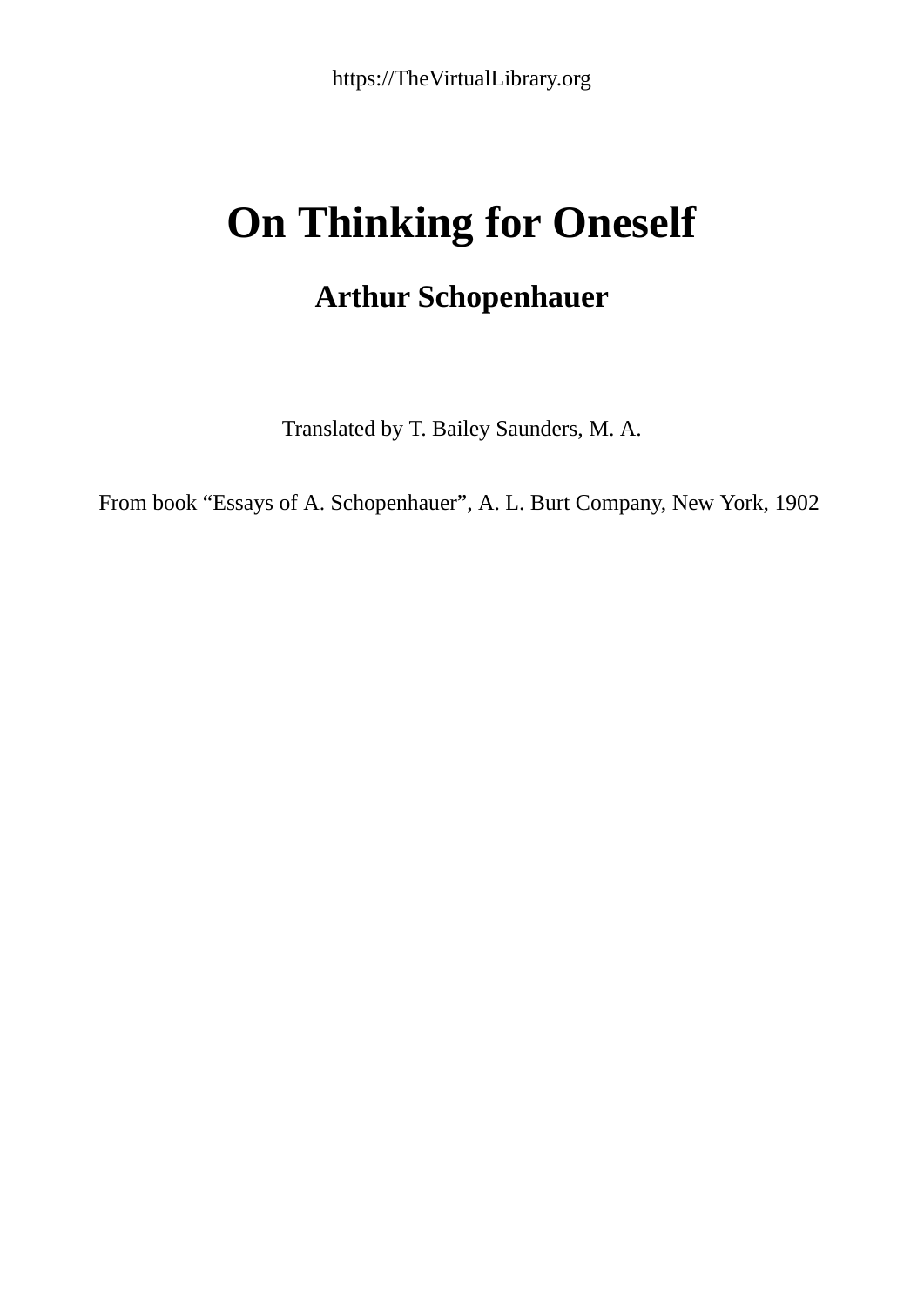## **On Thinking for Oneself.**

A library may be very large; but if it is in disorder, it is not so useful as one that is small but well arranged. In the same way, a man may have a great mass of knowledge, but if he has not worked it up by thinking it over for himself, it has much less value than a far smaller amount which he has thoroughly pondered. For it is only when a man looks at his knowledge from all sides, and combines the things he knows by comparing truth with truth, that he obtains a complete hold over it and gets it into his power. A man cannot turn over anything in his mind unless he knows it; he should, therefore, learn something; but it is only when he has turned it over that he can be said to know it.

Reading and learning are things that anyone can do of his own free will; but not so thinking. Thinking must be kindled, like a fire by a draught; it must be sustained by some interest in the matter in hand. This interest may be of purely objective kind, or merely subjective. The latter comes into play only in things that concern us personally. Objective interest is confined to heads that think by nature; to whom thinking is as natural as breathing; and they are very rare. This is why most men of learning show so little of it.

It is incredible what a different effect is produced upon the mind by thinking for oneself, as compared with reading. It carries on and intensifies that original difference in the nature of two minds which leads the one to think and the other to read. What I mean is that reading forces alien thoughts upon the mind — thoughts which are as foreign to the drift and temper in which it may be for the moment, as the seal is to the wax on which it stamps its imprint. The mind is thus entirely under compulsion from without; it is driven to think this or that, though for the moment it may not have the slightest impulse or inclination to do so.

But when a man thinks for himself, he follows the impulse of his own mind, which is determined for him at the time, either by his environment or some particular recollection. The visible world of a man's surroundings does not, as reading does, impress a single definite thought upon his mind, but merely gives the matter and occasion which lead him to think what is appropriate to his nature and present temper. So it is, that much reading deprives the mind of all elasticity; it is like keeping a spring continually under pressure. The safest way of having no thoughts of one's own is to take up a book every moment one has nothing else to do. It is this practice which explains why erudition makes most men more stupid and silly than they are by nature, and prevents their writings obtaining any measure of success. They remain, in Pope's words:

For ever reading, never to be read!(10)

*(10) Dunciad, iii, 194.]*

Men of learning are those who have done their reading in the pages of a book. Thinkers and men of genius are those who have gone straight to the book of Nature; it is they who have enlightened the world and carried humanity further on its way. If a man's thoughts are to have truth and life in them, they must, after all, be his own fundamental thoughts; for these are the only ones that he can fully and wholly understand. To read another's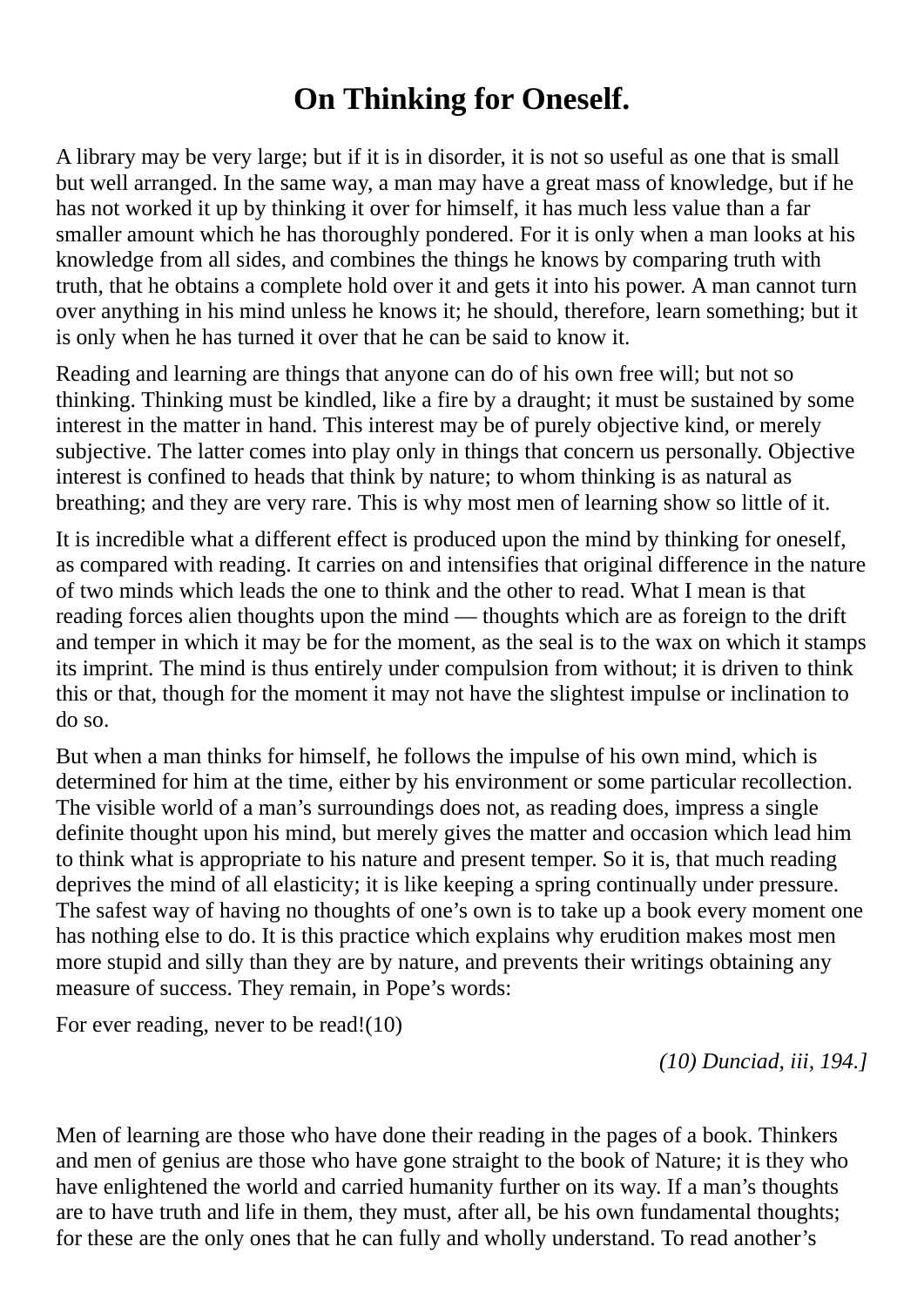thoughts is like taking the leavings of a meal to which we have not been invited, or putting on the clothes which some unknown visitor has laid aside. The thought we read is related to the thought which springs up in ourselves, as the fossil-impress of some prehistoric plant to a plant as it buds forth in spring-time.

Reading is nothing more than a substitute for thought of one's own. It means putting the mind into leading-strings. The multitude of books serves only to show how many false paths there are, and how widely astray a man may wander if he follows any of them. But he who is guided by his genius, he who thinks for himself, who thinks spontaneously and exactly, possesses the only compass by which he can steer aright. A man should read only when his own thoughts stagnate at their source, which will happen often enough even with the best of minds. On the other hand, to take up a book for the purpose of scaring away one's own original thoughts is sin against the Holy Spirit. It is like running away from Nature to look at a museum of dried plants or gaze at a landscape in copperplate.

A man may have discovered some portion of truth or wisdom, after spending a great deal of time and trouble in thinking it over for himself and adding thought to thought; and it may sometimes happen that he could have found it all ready to hand in a book and spared himself the trouble. But even so, it is a hundred times more valuable if he has acquired it by thinking it out for himself. For it is only when we gain our knowledge in this way that it enters as an integral part, a living member, into the whole system of our thought; that it stands in complete and firm relation with what we know; that it is understood with all that underlies it and follows from it; that it wears the color, the precise shade, the distinguishing mark, of our own way of thinking; that it comes exactly at the right time, just as we felt the necessity for it; that it stands fast and cannot be forgotten. This is the perfect application, nay, the interpretation, of Goethe's advice to earn our inheritance for ourselves so that we may really possess it:

Was due ererbt von deinen Vätern hast,

Erwirb es, um es zu besitzen.(11)

*(11) Faust, I. 329.]*

The man who thinks for himself, forms his own opinions and learns the authorities for them only later on, when they serve but to strengthen his belief in them and in himself. But the book-philosopher starts from the authorities. He reads other people's books, collects their opinions, and so forms a whole for himself, which resembles an automaton made up of anything but flesh and blood. Contrarily, he who thinks for himself creates a work like a living man as made by Nature. For the work comes into being as a man does; the thinking mind is impregnated from without, and it then forms and bears its child.

Truth that has been merely learned is like an artificial limb, a false tooth, a waxen nose; at best, like a nose made out of another's flesh; it adheres to us only because it is put on. But truth acquired by thinking of our own is like a natural limb; it alone really belongs to us. This is the fundamental difference between the thinker and the mere man of learning. The intellectual attainments of a man who thinks for himself resemble a fine painting, where the light and shade are correct, the tone sustained, the color perfectly harmonized; it is true to life. On the other hand, the intellectual attainments of the mere man of learning are like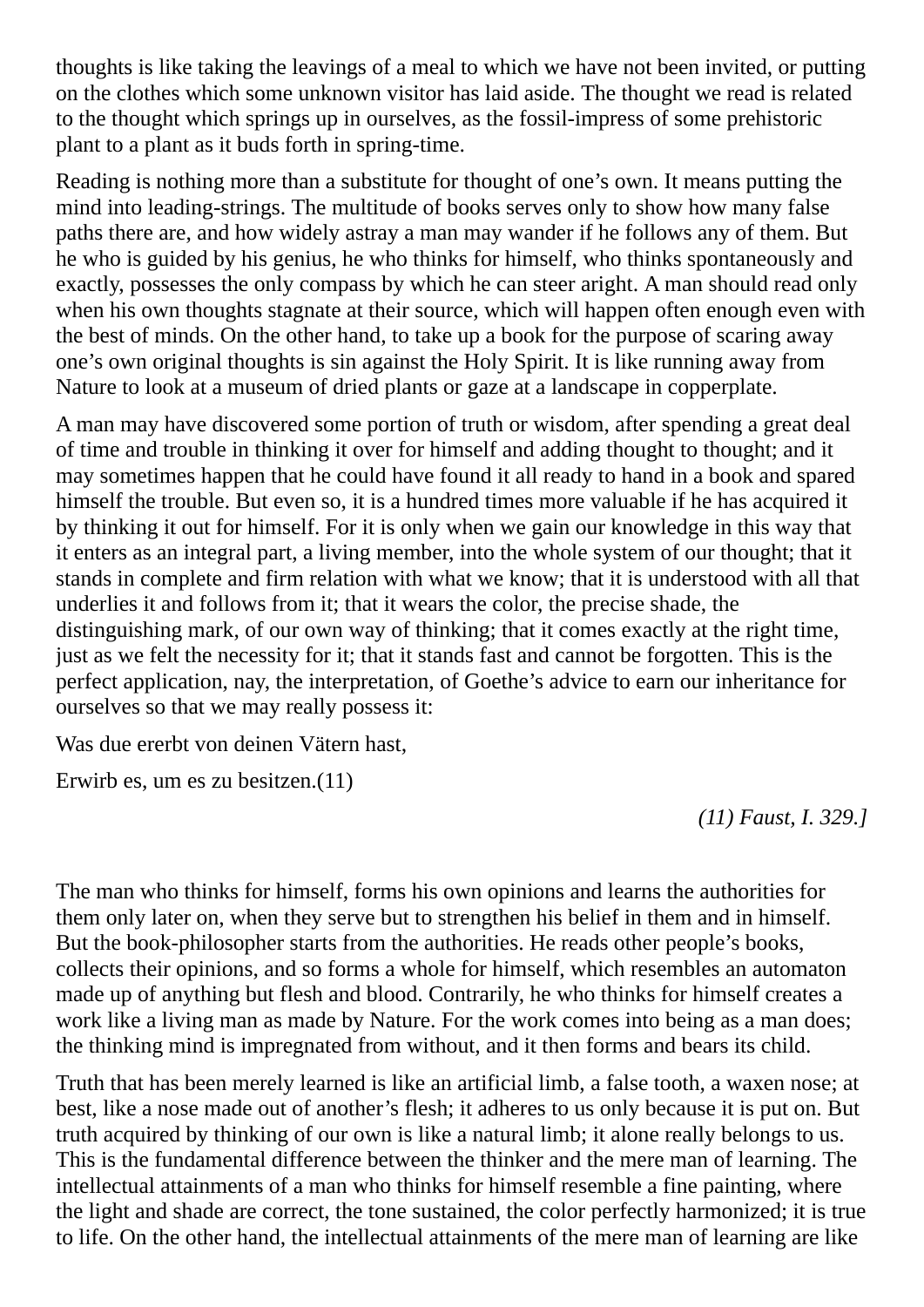a large palette, full of all sorts of colors, which at most are systematically arranged, but devoid of harmony, connection and meaning.

Reading is thinking with some one else's head instead of one's own. To think with one's own head is always to aim at developing a coherent whole — a system, even though it be not a strictly complete one; and nothing hinders this so much as too strong a current of others' thoughts, such as comes of continual reading. These thoughts, springing every one of them from different minds, belonging to different systems, and tinged with different colors, never of themselves flow together into an intellectual whole; they never form a unity of knowledge, or insight, or conviction; but, rather, fill the head with a Babylonian confusion of tongues. The mind that is over-loaded with alien thought is thus deprived of all clear insight, and is well-nigh disorganized. This is a state of things observable in many men of learning; and it makes them inferior in sound sense, correct judgment and practical tact, to many illiterate persons, who, after obtaining a little knowledge from without, by means of experience, intercourse with others, and a small amount of reading, have always subordinated it to, and embodied it with, their own thought.

The really scientific thinker does the same thing as these illiterate persons, but on a larger scale. Although he has need of much knowledge, and so must read a great deal, his mind is nevertheless strong enough to master it all, to assimilate and incorporate it with the system of his thoughts, and so to make it fit in with the organic unity of his insight, which, though vast, is always growing. And in the process, his own thought, like the bass in an organ, always dominates everything and is never drowned by other tones, as happens with minds which are full of mere antiquarian lore; where shreds of music, as it were, in every key, mingle confusedly, and no fundamental note is heard at all.

Those who have spent their lives in reading, and taken their wisdom from books, are like people who have obtained precise information about a country from the descriptions of many travellers. Such people can tell a great deal about it; but, after all, they have no connected, clear, and profound knowledge of its real condition. But those who have spent their lives in thinking, resemble the travellers themselves; they alone really know what they are talking about; they are acquainted with the actual state of affairs, and are quite at home in the subject.

The thinker stands in the same relation to the ordinary book-philosopher as an eye-witness does to the historian; he speaks from direct knowledge of his own. That is why all those who think for themselves come, at bottom, to much the same conclusion. The differences they present are due to their different points of view; and when these do not affect the matter, they all speak alike. They merely express the result of their own objective perception of things. There are many passages in my works which I have given to the public only after some hesitation, because of their paradoxical nature; and afterwards I have experienced a pleasant surprise in finding the same opinion recorded in the works of great men who lived long ago.

The book-philosopher merely reports what one person has said and another meant, or the objections raised by a third, and so on. He compares different opinions, ponders, criticises, and tries to get at the truth of the matter; herein on a par with the critical historian. For instance, he will set out to inquire whether Leibnitz was not for some time a follower of Spinoza, and questions of a like nature. The curious student of such matters may find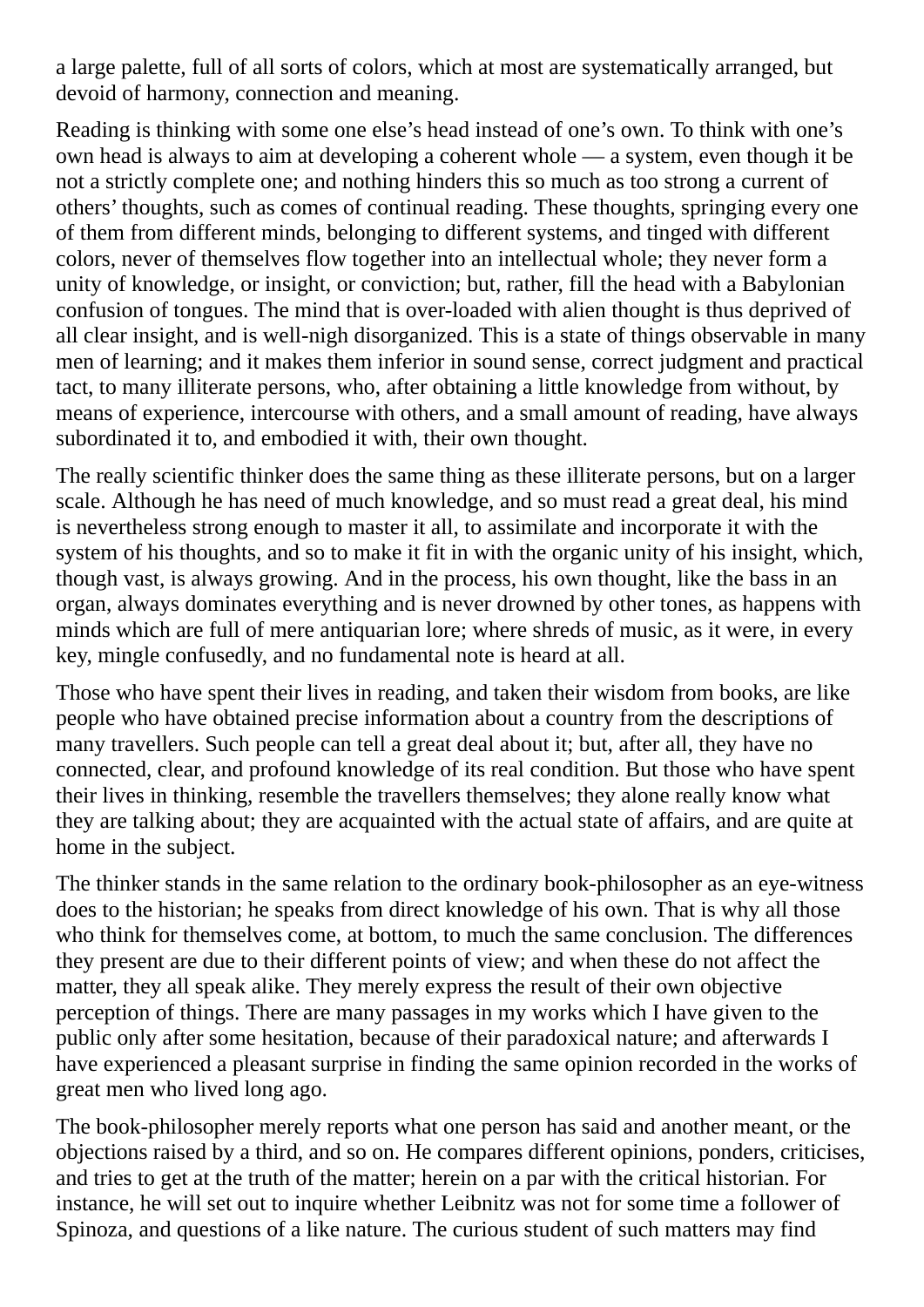conspicuous examples of what I mean in Herbart's Analytical Elucidation of Morality and Natural Right, and in the same author's Letters on Freedom. Surprise may be felt that a man of the kind should put himself to so much trouble; for, on the face of it, if he would only examine the matter for himself, he would speedily attain his object by the exercise of a little thought. But there is a small difficulty in the way. It does not depend upon his own will. A man can always sit down and read, but not — think. It is with thoughts as with men; they cannot always be summoned at pleasure; we must wait for them to come. Thought about a subject must appear of itself, by a happy and harmonious combination of external stimulus with mental temper and attention; and it is just that which never seems to come to these people.

This truth may be illustrated by what happens in the case of matters affecting our own personal interest. When it is necessary to come to some resolution in a matter of that kind, we cannot well sit down at any given moment and think over the merits of the case and make up our mind; for, if we try to do so, we often find ourselves unable, at that particular moment, to keep our mind fixed upon the subject; it wanders off to other things. Aversion to the matter in question is sometimes to blame for this. In such a case we should not use force, but wait for the proper frame of mind to come of itself. It often comes unexpectedly and returns again and again; and the variety of temper in which we approach it at different moments puts the matter always in a fresh light. It is this long process which is understood by the term a ripe resolution. For the work of coming to a resolution must be distributed; and in the process much that is overlooked at one moment occurs to us at another; and the repugnance vanishes when we find, as we usually do, on a closer inspection, that things are not so bad as they seemed.

This rule applies to the life of the intellect as well as to matters of practice. A man must wait for the right moment. Not even the greatest mind is capable of thinking for itself at all times. Hence a great mind does well to spend its leisure in reading, which, as I have said, is a substitute for thought; it brings stuff to the mind by letting another person do the thinking; although that is always done in a manner not our own. Therefore, a man should not read too much, in order that his mind may not become accustomed to the substitute and thereby forget the reality; that it may not form the habit of walking in well-worn paths; nor by following an alien course of thought grow a stranger to its own. Least of all should a man quite withdraw his gaze from the real world for the mere sake of reading; as the impulse and the temper which prompt to thought of one's own come far oftener from the world of reality than from the world of books. The real life that a man sees before him is the natural subject of thought; and in its strength as the primary element of existence, it can more easily than anything else rouse and influence the thinking mind.

After these considerations, it will not be matter for surprise that a man who thinks for himself can easily be distinguished from the book-philosopher by the very way in which he talks, by his marked earnestness, and the originality, directness, and personal conviction that stamp all his thoughts and expressions. The book-philosopher, on the other hand, lets it be seen that everything he has is second-hand; that his ideas are like the number and trash of an old furniture-shop, collected together from all quarters. Mentally, he is dull and pointless — a copy of a copy. His literary style is made up of conventional, nay, vulgar phrases, and terms that happen to be current; in this respect much like a small State where all the money that circulates is foreign, because it has no coinage of its own.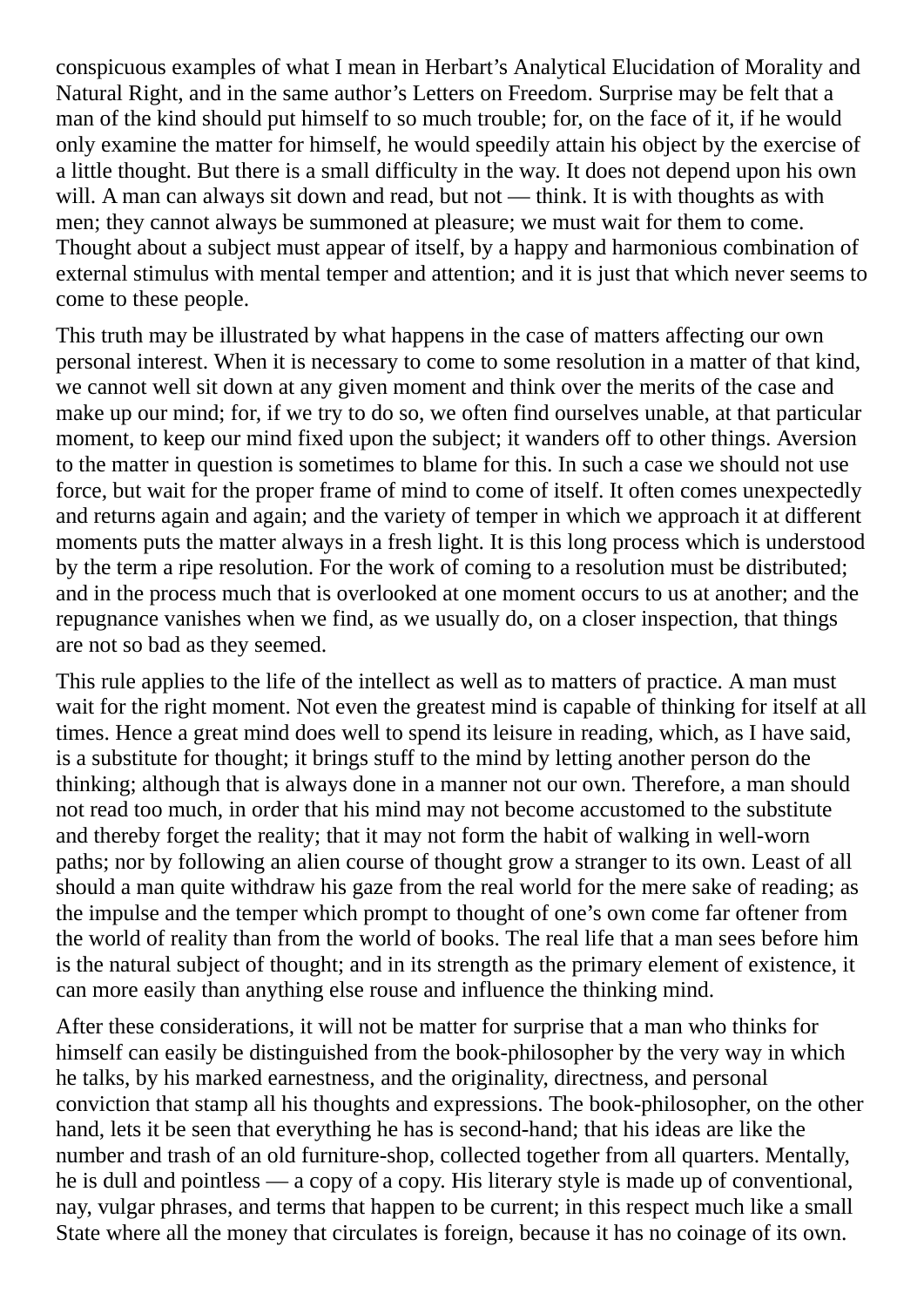Mere experience can as little as reading supply the place of thought. It stands to thinking in the same relation in which eating stands to digestion and assimilation. When experience boasts that to its discoveries alone is due the advancement of the human race, it is as though the mouth were to claim the whole credit of maintaining the body in health.

The works of all truly capable minds are distinguished by a character of decision and definiteness, which means they are clear and free from obscurity. A truly capable mind always knows definitely and clearly what it is that it wants to express, whether its medium is prose, verse, or music. Other minds are not decisive and not definite; and by this they may be known for what they are.

The characteristic sign of a mind of the highest order is that it always judges at first hand. Everything it advances is the result of thinking for itself; and this is everywhere evident by the way in which it gives its thoughts utterance. Such a mind is like a Prince. In the realm of intellect its authority is imperial, whereas the authority of minds of a lower order is delegated only; as may be seen in their style, which has no independent stamp of its own.

Every one who really thinks for himself is so far like a monarch. His position is undelegated and supreme. His judgments, like royal decrees, spring from his own sovereign power and proceed directly from himself. He acknowledges authority as little as a monarch admits a command; he subscribes to nothing but what he has himself authorized. The multitude of common minds, laboring under all sorts of current opinions, authorities, prejudices, is like the people, which silently obeys the law and accepts orders from above.

Those who are so zealous and eager to settle debated questions by citing authorities, are really glad when they are able to put the understanding and the insight of others into the field in place of their own, which are wanting. Their number is legion. For, as Seneca says, there is no man but prefers belief to the exercise of judgment — unusquisque mavult credere quam judicare. In their controversies such people make a promiscuous use of the weapon of authority, and strike out at one another with it. If any one chances to become involved in such a contest, he will do well not to try reason and argument as a mode of defence; for against a weapon of that kind these people are like Siegfrieds, with a skin of horn, and dipped in the flood of incapacity for thinking and judging. They will meet his attack by bringing up their authorities as a way of abashing him — argumentum ad verecundiam, and then cry out that they have won the battle.

In the real world, be it never so fair, favorable and pleasant, we always live subject to the law of gravity which we have to be constantly overcoming. But in the world of intellect we are disembodied spirits, held in bondage to no such law, and free from penury and distress. Thus it is that there exists no happiness on earth like that which, at the auspicious moment, a fine and fruitful mind finds in itself.

The presence of a thought is like the presence of a woman we love. We fancy we shall never forget the thought nor become indifferent to the dear one. But out of sight, out of mind! The finest thought runs the risk of being irrevocably forgotten if we do not write it down, and the darling of being deserted if we do not marry her.

There are plenty of thoughts which are valuable to the man who thinks them; but only few of them which have enough strength to produce repercussive or reflect action — I mean,